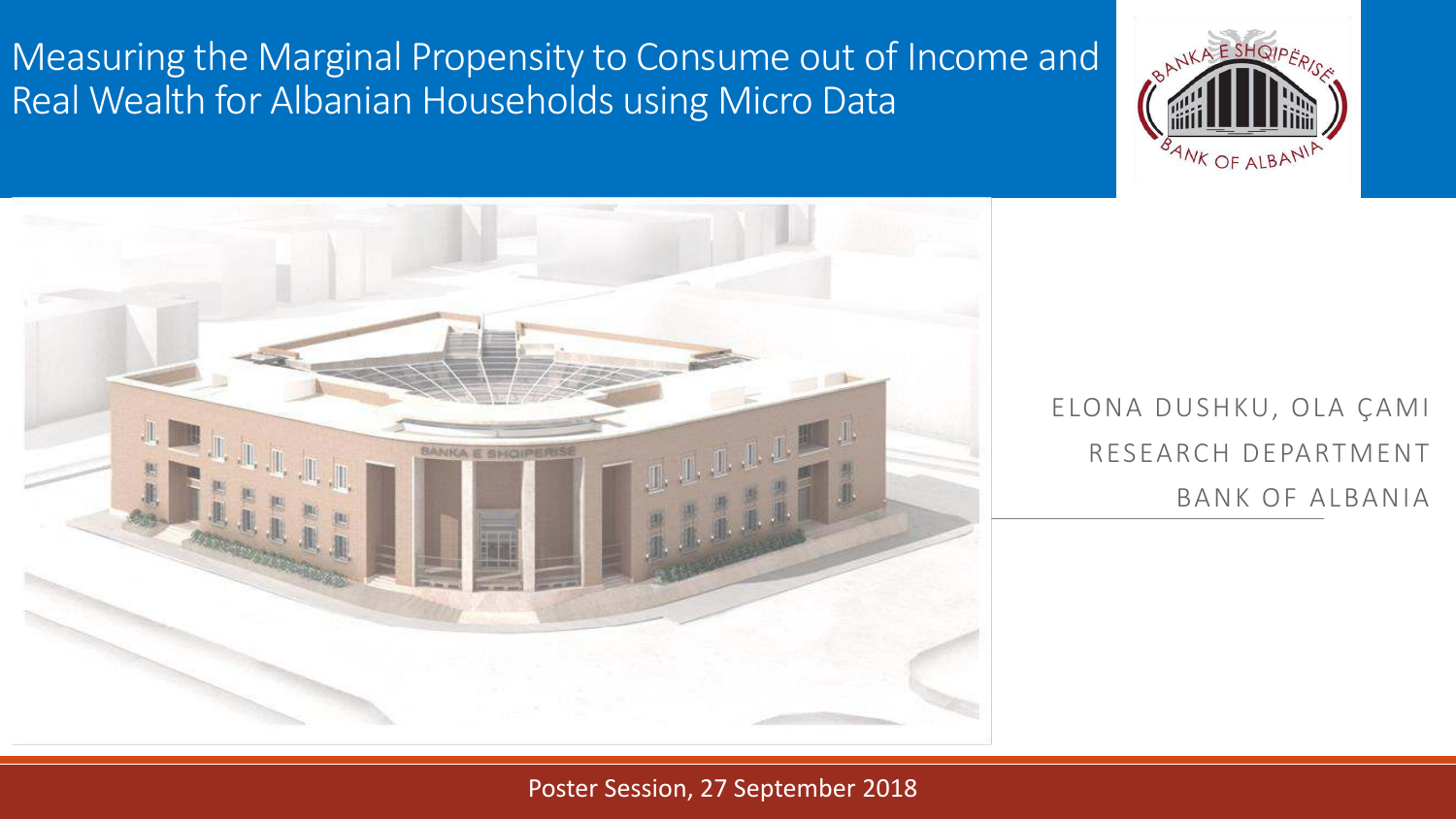

## MOTIVATION

oDuring the last financial crisis consumption growth dropped in many countries as a response to shocks in income and wealth [see Sordi and Vercelli (2010); Teppa (2014); Reinhart and Rogoff (2009)and similar].

oThe implications of how consumers change their behaviour in response to shocks in income and wealth is a key issue nowadays for monetary and fiscal policymakers.

oTo the best of our knowledge, this is the first paper that documents in more detail household's consumption behaviour towards income and wealth shocks at the micro level for Albania.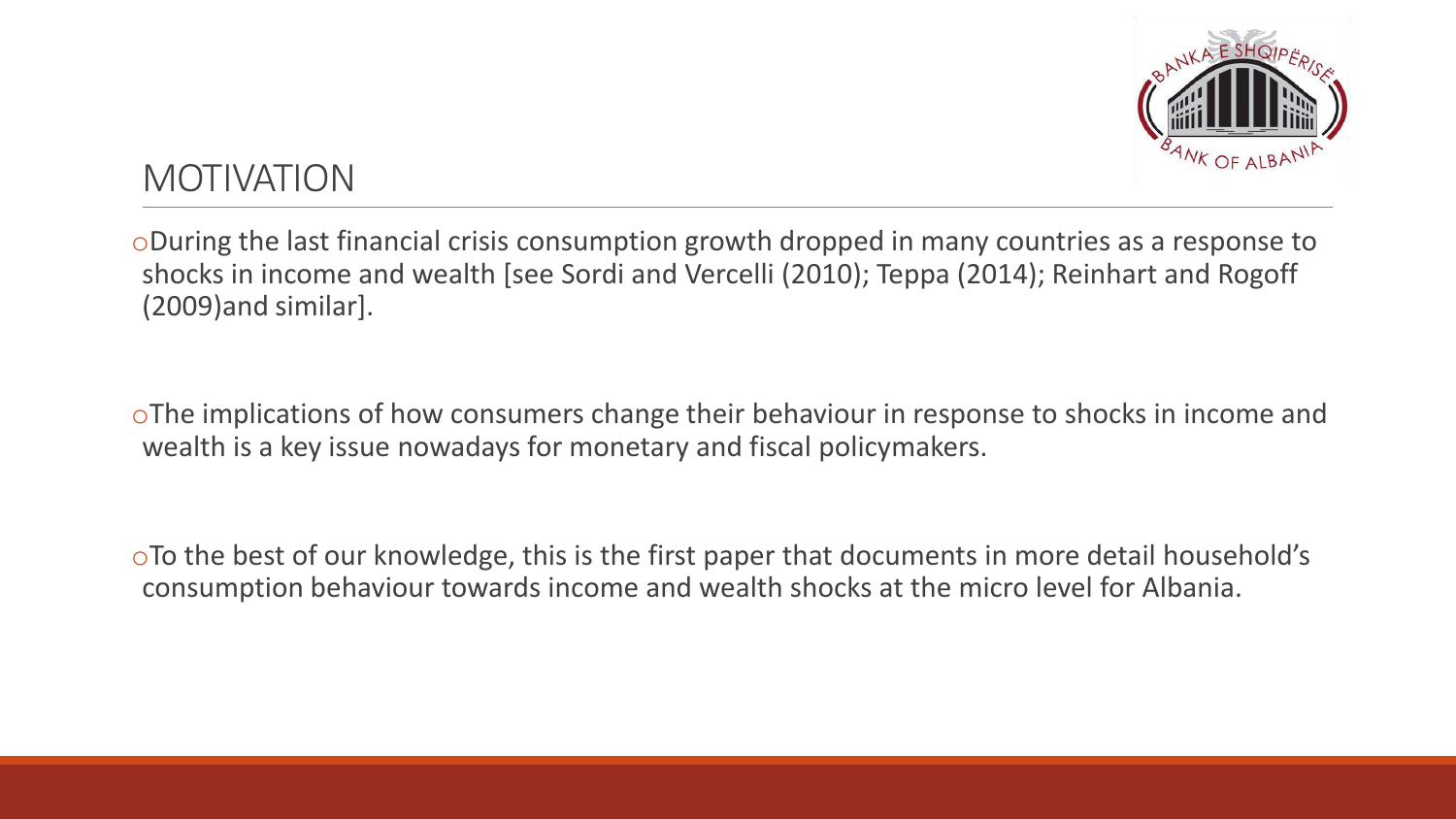

# **OBJECTIVE**

The study uses data on **household-level** income, expenditure, and housing characteristics covering 17,000 households from the Living Standard Measure Survey (LSMS) conducted and administrated by the National Institute of Statistics over the period 2002-2012, examining:

To what extent Albanian household consumption responds to changes in income and real wealth.

**To estimate the MPC out of income and real wealth for Albanian households.**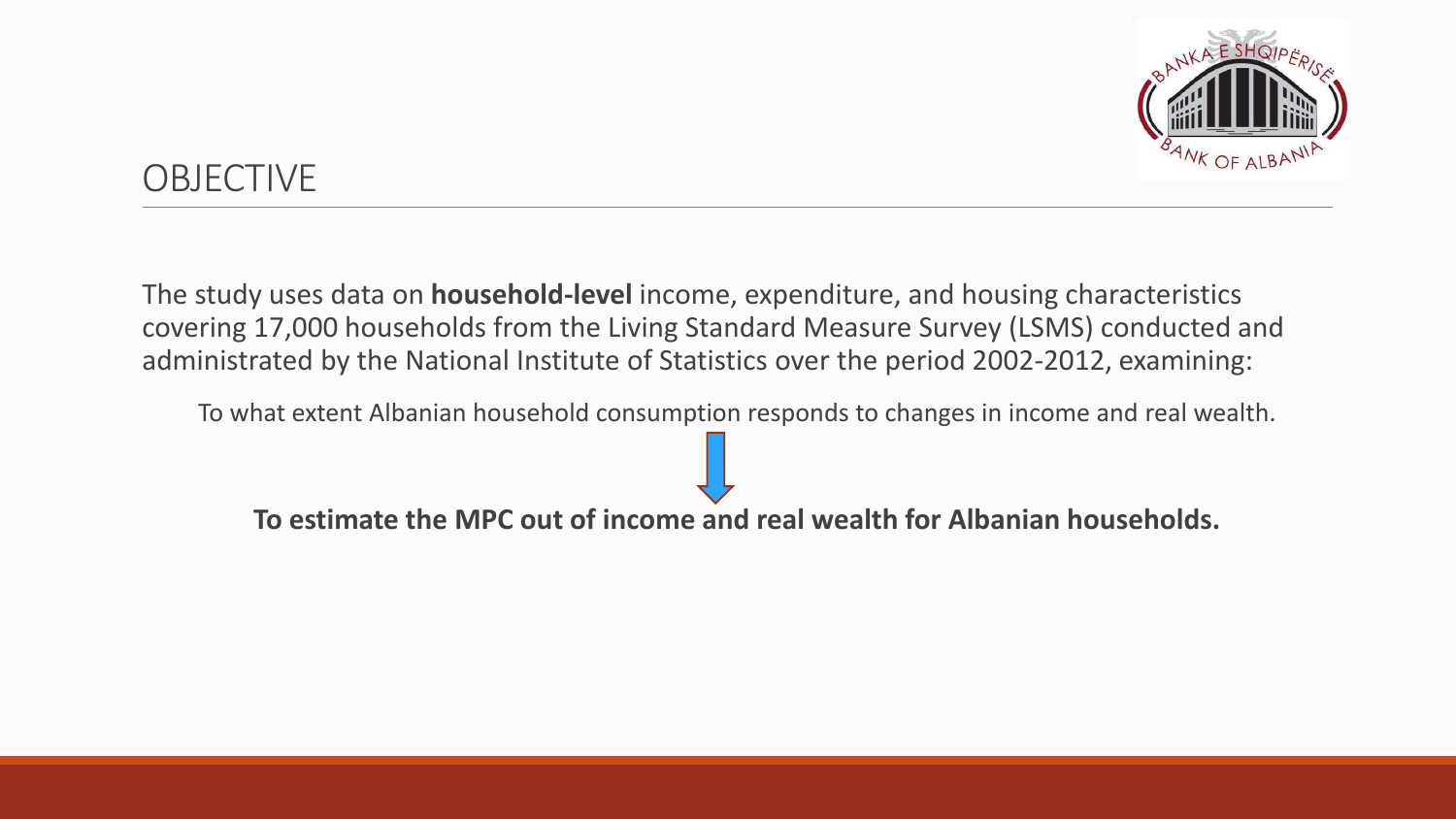

# **METHODOLOGY**

oFirst, we create a **pseudo panel** following the approach of Deaton (1985) based on (i) the year of birth of the head of HH and (ii) on the year of birth and education of the head of HH.

oSecond, the **empirical model** is a reference to the methodology used by Teppa (2014) and Cristelis, Gerorgarakos and Jappelli (2014):

$$
\Delta ln C_{ht} = \alpha_{ht} + \beta \Delta ln RFA_{ht} + \gamma \Delta ln H H I_{ht} + \eta \Delta ln Z_{ht} + \epsilon_{ht}
$$

where  $\epsilon_{ht}$  is the error term.

oThe empirical model is run for **total consumption and food consumption**  $(C_{ht})$  using **fixed effects** (here cohort effects).

o**Robustness checks**: households whose main income comes from **labour in the public sector**; MPC by **income quantiles.**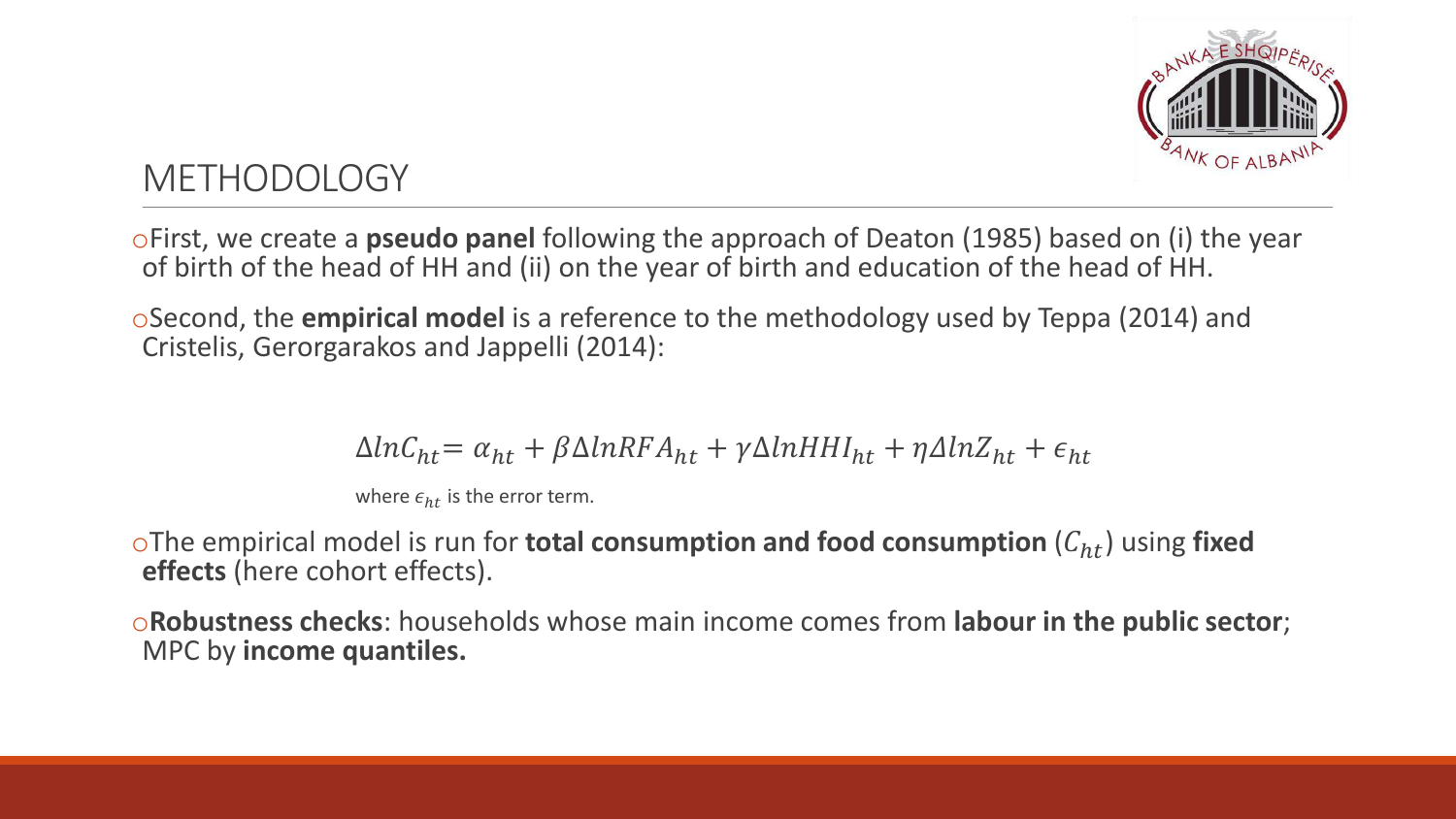

### DATA

oData on **household-level** income, expenditure, income, real wealth and housing characteristics covering 17,000 households from the Living Standard Measure Survey (LSMS) over the period **2002-2012**.

- **Annual total consumption**= Food+ Utilities + Non food (self-reported for 1 month x12) per capita
- **Annual food consumption**= Food inside home+ Food outside home (self-reported 2 weeks x24) per capita
- **Annual income**  $(HHI_{ht})$ = self-reported total monthly income x12 per capita
- **Real wealth**  $(RFA_{ht})$  = average market price per  $m^2 \times m^2$  (financial wealth excluded) per capita at time t.
- **Household characteristics (Z<sub>ht</sub>):** Δadults, Δchildren, subjective poverty (scale 1-10), condition of house, head education (scale 1-7).

oWe have **dropped** all households who's head<25 years old and >85years old; households who have >8 members; households who fall in the<1p; >99p in terms of consumption and income; households who do not report data on income; consumption and wealth, non-owners (98% own the house they are living in).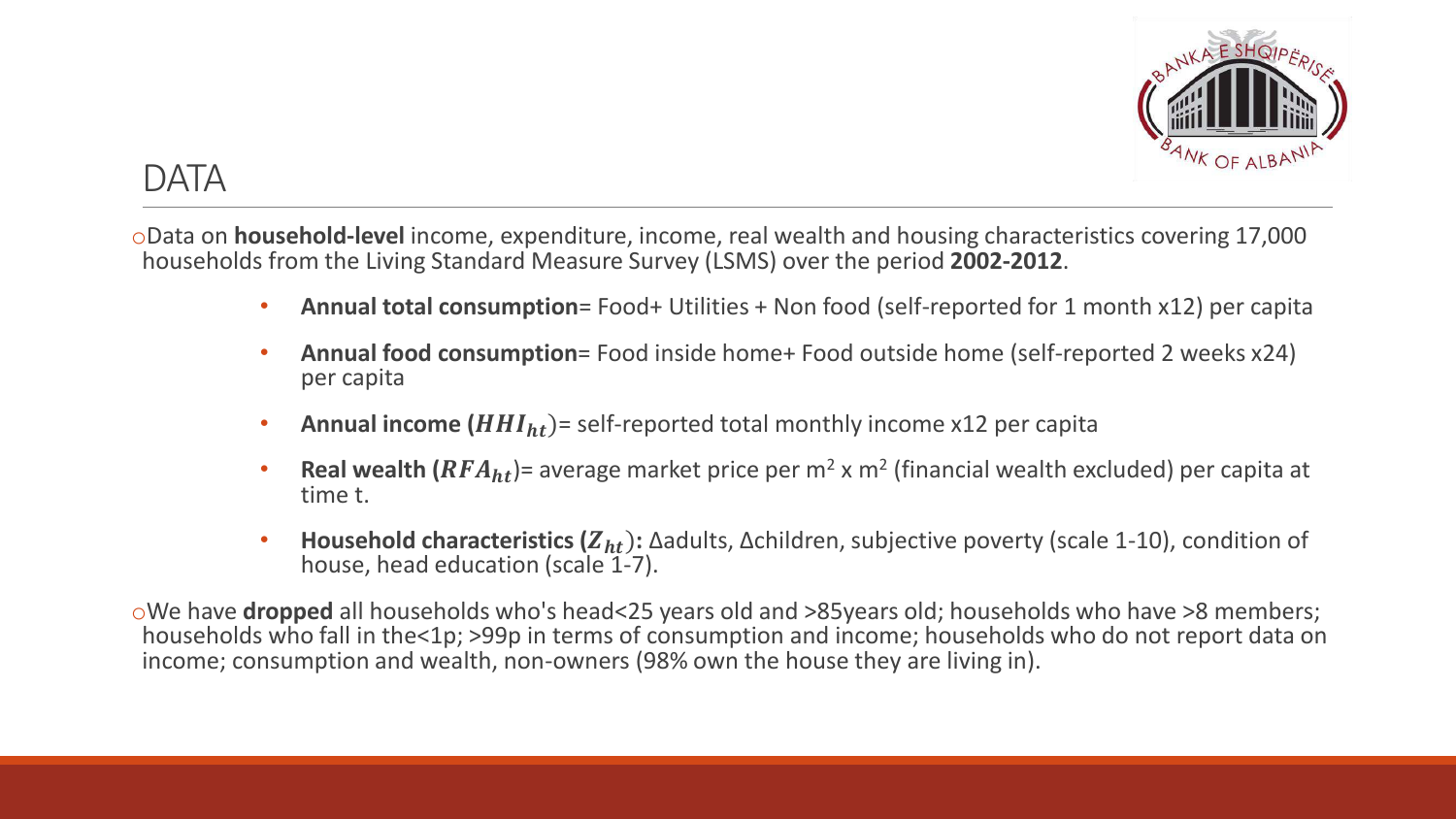

# DECRIPTIVE AND PRELIMINARY STATICTICS

| Table 1: Descriptive Statistics (All obs., cross-section) |          |          |          |            |  |
|-----------------------------------------------------------|----------|----------|----------|------------|--|
|                                                           | Mean     | St.Dev   | Min      | Max        |  |
| <b>HH</b> Annual Total Consumption                        | 131300.9 | 68232.56 | 20402.8  | 1114161    |  |
| <b>HH</b> Annual Food Consumption                         | 32044.92 | 28868.89 | 12004.18 | 433379.9   |  |
| <b>HH</b> Annual Total Income                             | 135561.4 | 126924.6 | 18692.98 | 3003072    |  |
| <b>HH Real Wealth</b>                                     | 1141833  | 913952.7 | 53905.55 | $1.73e+07$ |  |
| <b>HH</b> Members                                         | 4.012    | 1.578    |          | 8          |  |
| <b>HH</b> Adults                                          | 3.001    | 1.176    |          | 8          |  |
| <b>HH</b> Children                                        | 1.013    | 1.149    | $\Omega$ | 6          |  |
| Head Age                                                  | 52.43    | 12.05    | 25       | 85         |  |
| <b>Head Education</b>                                     | 3.45     | 0.876    |          | 6          |  |
| Subjective Poverty                                        | 4.244    | 1.83     |          | 10         |  |
| House Conditions                                          | 3.098    | 0.762    |          | 4          |  |

Source: author's calculations

\*monetary variables are in per capita ALL



#### **Graph 1: Cross-section relationship between income and consumption**

We want to see whether the relationship of income and consumption has changed throughout the years. As one may notice, the pattern is very similar (in 2002 the relationship is slightly flatter).

Therefore, we can assume that the MPC is stable throughout our sample.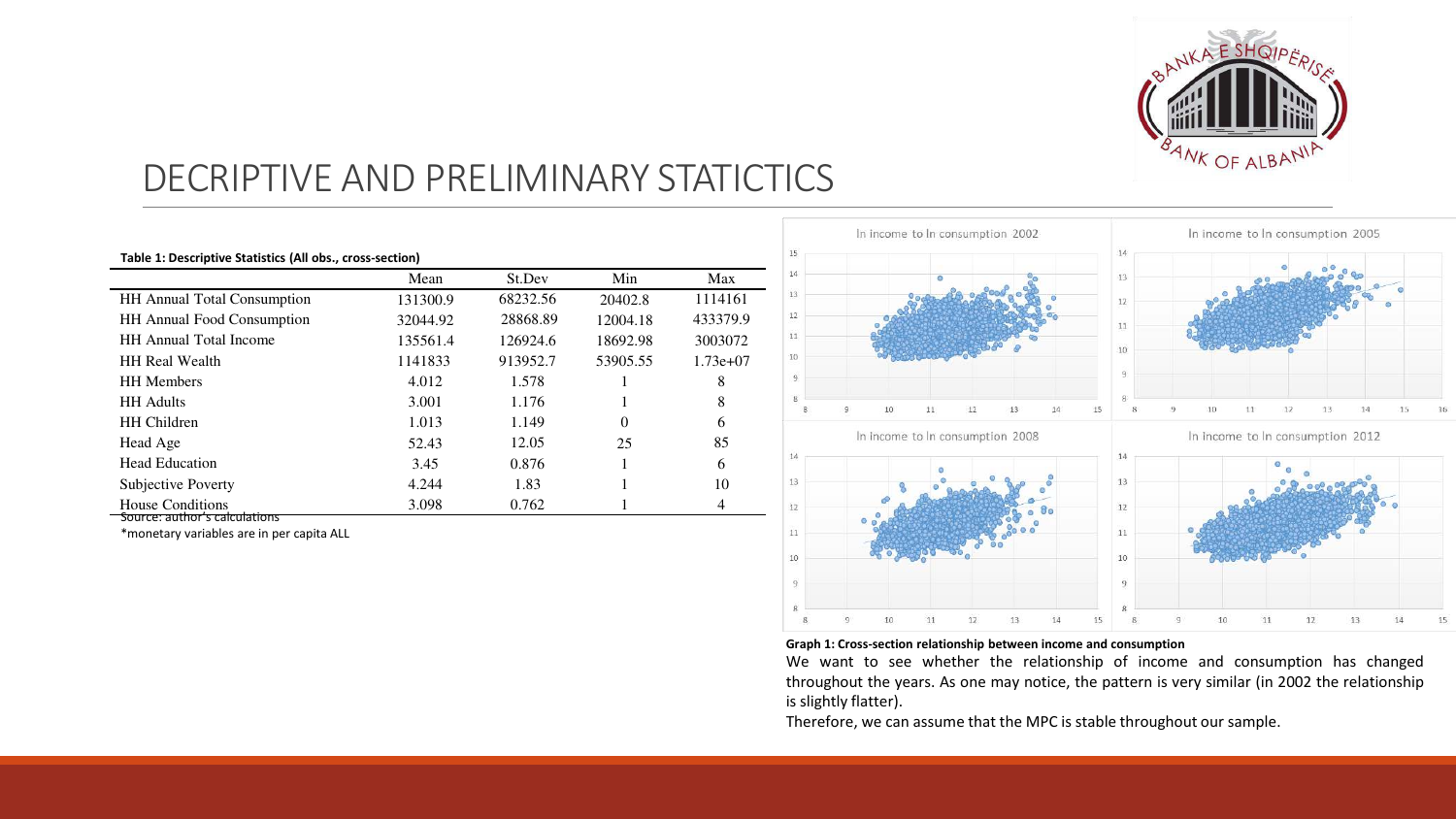

### MAIN RESULTS

#### **Table 2. Results of the main empirical model**

|                         |                                  | Dependent Variable: ALn HH Annual Consumption |            |                                              |             |                          |            |             |
|-------------------------|----------------------------------|-----------------------------------------------|------------|----------------------------------------------|-------------|--------------------------|------------|-------------|
|                         | Cohort: Year Birth of Head of HH |                                               |            | Cohort: Year Birth & Education of Head of HH |             |                          |            |             |
| Variable                | Total $(1)$                      | Total $(2)$                                   | Food $(3)$ | Food $(4)$                                   | Total $(5)$ | Total $(6)$              | Food(7)    | Food $(8)$  |
| Constant                | 0.025                            | $-0.398$                                      | $-0.041$   | 0.016                                        | $-0.001$    | 0.155                    | $0.113*$   | $-0.008$    |
|                         | (0.416)                          | (0.325)                                       | (0.077)    | (0.416)                                      | (0.201)     | (0.085)                  | (0.313)    | (0.114)     |
| ALn HH Annual Income    | $0.873**$                        | $0.849***$                                    | $0.634**$  | $0.569**$                                    | $0.876***$  | $0.84***$                | $0.638*$   | $0.572**$   |
|                         | $\ast$                           | (0.085)                                       | (0.159)    | (0.156)                                      | (0.044)     | (0.042)                  | (0.067)    | (0.058)     |
|                         | (0.086)                          |                                               |            |                                              |             |                          |            |             |
| ALn HH real wealth      | $0.364**$                        | $0.313***$                                    | $0.656***$ | $0.546***$                                   | $0.32***$   | $0.26***$                | $0.672***$ | $0.477***$  |
|                         | $\ast$                           | (0.0489)                                      | (0.087)    | (0.09)                                       | (0.021)     | (0.022)                  | (0.031)    | (0.029)     |
|                         | (0.0468)                         |                                               |            |                                              |             |                          |            |             |
| ∆HH Adults              |                                  | $-0.055*$                                     |            | $-0.095$                                     |             | $-0.051**$               |            | $-0.244***$ |
|                         |                                  | (0.026)                                       |            | (0.049)                                      |             | (0.0132)                 |            | (0.018)     |
| ∆HH Children            |                                  | $-0.053$                                      |            | $-0.205***$                                  |             | $-0.098***$              |            | $-0.226***$ |
|                         |                                  | (0.035)                                       |            | (0.064)                                      |             | (0.015)                  |            | (0.021)     |
| Subjective Poverty      |                                  | 0.012                                         |            | 0.042                                        |             | $0.043**$                |            | 0.001       |
|                         |                                  | (0.022)                                       |            | (0.041)                                      |             | (0.011)                  |            | (0.015)     |
| House Conditions        |                                  | $-0.001$                                      |            | $-0.117$                                     |             | $-0.016$                 |            | $-0.051$    |
|                         |                                  | (0.057)                                       |            | (0.106)                                      |             | (0.027)                  |            | (0.037)     |
| Head Education          |                                  | $0.108*$                                      |            | 0.042                                        |             | $\overline{\phantom{a}}$ |            | $\sim$      |
|                         |                                  | (0.047)                                       |            | (0.087)                                      |             |                          |            |             |
| MPC out of Income       | 0.794                            | 0.774                                         | 0.513      | 0.461                                        | 0.771       | 0.745                    | 0.593      | 0.449       |
| MPC out of Real Wealth  | 0.06                             | 0.052                                         | 0.016      | 0.013                                        | 0.048       | 0.04                     | 0.016      | 0.011       |
| Adjusted $\mathbb{R}^2$ | 0.508                            | 0.545                                         | 0.312      | 0.377                                        | 0.277       | 0.331                    | 0.374      | 0.537       |
| Obs.                    | 167                              | 167                                           | 167        | 167                                          | 924         | 924                      | 924        | 924         |

\*Bootstrapped standard errors in parenthesis.\*,\*\*,\*\*\* denote 10%, 5%, 1% significance level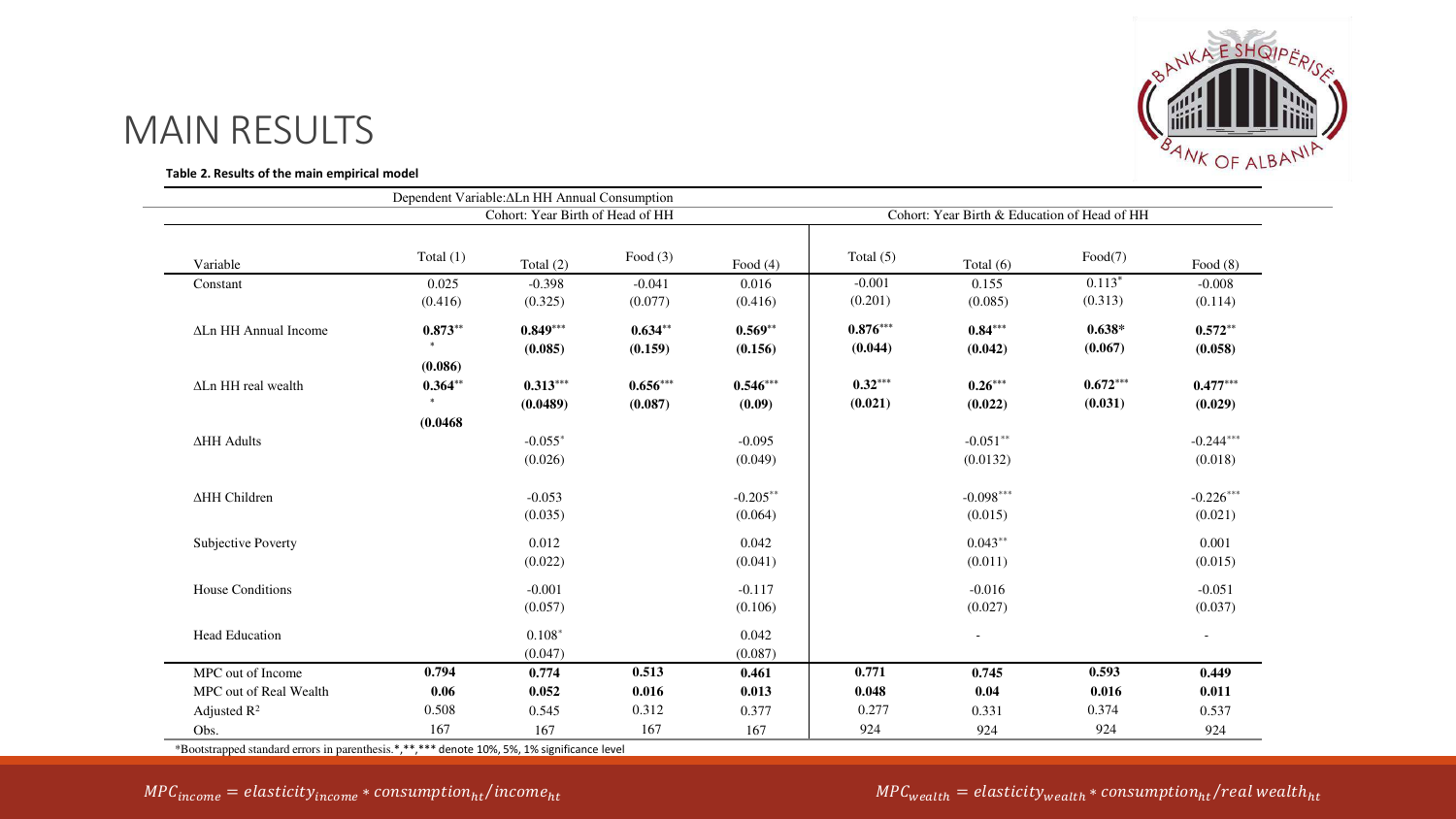# RESULTS (ROBUSTNESS CHECK)

#### **Graph 2. Comparison of the behaviour of consumption between all obs. and the control group**



Total consumption, income (all obs)



-4  $-2$ 0 2 4  $-2$   $-1$   $\cos 8.00000000001$  2

Food, income (public)

Total consumption, income (public)









Food,real wealth (public)

Total consumption, real wealth (total obs)



Total consumption, real wealth (public)



Source: author's calculations

#### **Table 3. Comparison of the MPC out of income and real between all obs. and the control group**

|                        | <b>TOTAI</b> |            | FOOD       |               |  |
|------------------------|--------------|------------|------------|---------------|--|
|                        | All obs.     | Public     | All obs.   | <b>Public</b> |  |
| MPC out of income      | $0.774**$    | $0.623*$   | $0.513**$  | $0.478*$      |  |
| Mpc out of real wealth | $0.052***$   | $0.061***$ | $0.016***$ | $0.022**$     |  |

Source: author's calculations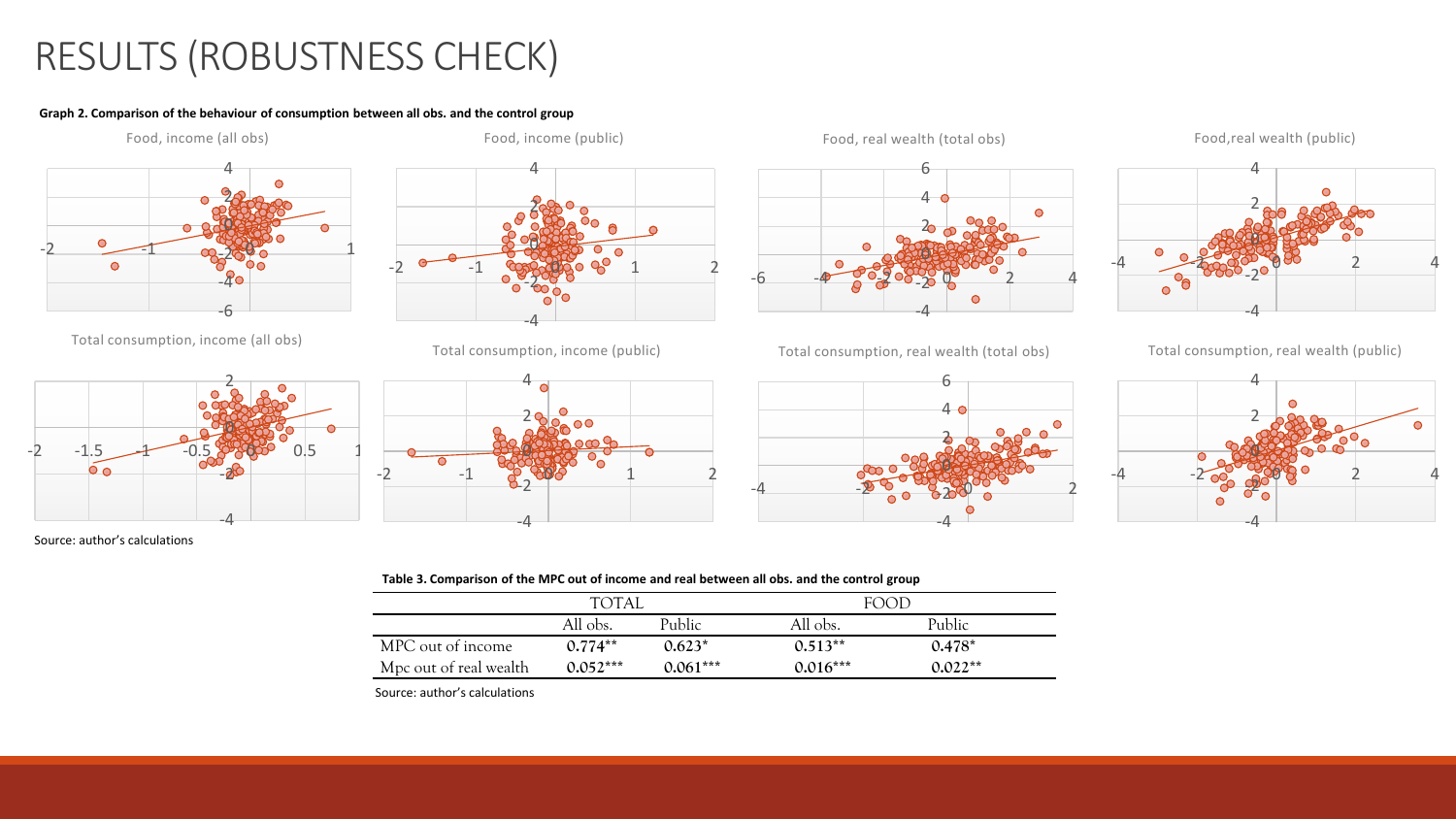

# RESULTS (ROBUSTNESS CHECK)

**Table 4. Results of the model by income quantile groups.**

| Cohort: Year Birth & Education of Head of HH |                 |                 |                 |                 |
|----------------------------------------------|-----------------|-----------------|-----------------|-----------------|
| Variable                                     | Total $(1)$     | Total $(2)$     | Food $(3)$      | Food $(4)$      |
| ALn HH Annual Income Q1                      | $1.089***$      | $0.988***$      | $1.255***$      | $1.125***$      |
|                                              | (0.144)         | (0.152)         | (0.238)         | (0.258)         |
| ALn HH Annual Income Q2                      | $0.903**$       | $0.862**$       | $1.031*$        | $0.881*$        |
|                                              | (0.188)         | (0.187)         | (0.437)         | (0.407)         |
| ALn HH Annual Income Q3                      | $0.878**$       | 0.951           | $-0.082$        | 0.048           |
|                                              | (0.268)         | (0.501)         | (0.459)         | (0.499)         |
| ALn HH Annual Income Q4                      | $0.803*$        | $0.842**$       | 0.569           | 0.338           |
|                                              | (0.189)         | (0.208)         | (0.333)         | (0.311)         |
| Constant                                     | Yes             | Yes             | Yes             | Yes             |
| Controls                                     | N <sub>O</sub>  | Yes             | N <sub>O</sub>  | Yes             |
| <b>MPC</b> out of Income Q1                  | $1.036***$      | $0.943***$      | $0.577**$       | $0.526**$       |
| <b>MPC</b> out of Income Q2                  | $0.865***$      | $0.826**$       | $0.481*$        | $0.455*$        |
| <b>MPC</b> out of Income Q3                  | $0.774**$       | 0.815           | $-0.013$        | 0.007           |
| <b>MPC</b> out of Income Q4                  | $0.647*$        | $0.678**$       | 0.094           | 0.051           |
| <b>MPC out of Real Wealth incQ1</b>          | $0.044*$        | $0.04*$         | 0.008           | 0.008           |
| <b>MPC</b> out of Real Wealth incQ2          | 0.055           | 0.038           | 0.021           | 0.011           |
| MPC out of Real Wealth incQ3                 | 0.045           | 0.047           | $0.013*$        | $0.013*$        |
| <b>MPC out of Real Wealth incQ4</b>          | $0.092**$       | $0.081*$        | $0.03**$        | $0.022**$       |
| Adjusted $R^2$                               | $0.399 - 0.785$ | $0.326 - 0.882$ | $0.311 - 0.578$ | $0.285 - 0.655$ |
| Obs.                                         | 924             | 924             | 924             | 924             |

We have estimated the MPC out of income and real wealth using only the pseudo-panel "birth-year & education" in order to have sufficient obs. in each model.

 $MPC_{income} = elasticity_{income} * consumption_{ht}/income_{ht}$ 

 $MPC_{wealth} = elasticity_{wealth} * consumption_{ht}/real\, wealth$ 

\*Bootstrapped standard errors in parenthesis. \*,\*\*,\*\*\* denote 10%, 5%, 1% significance level.